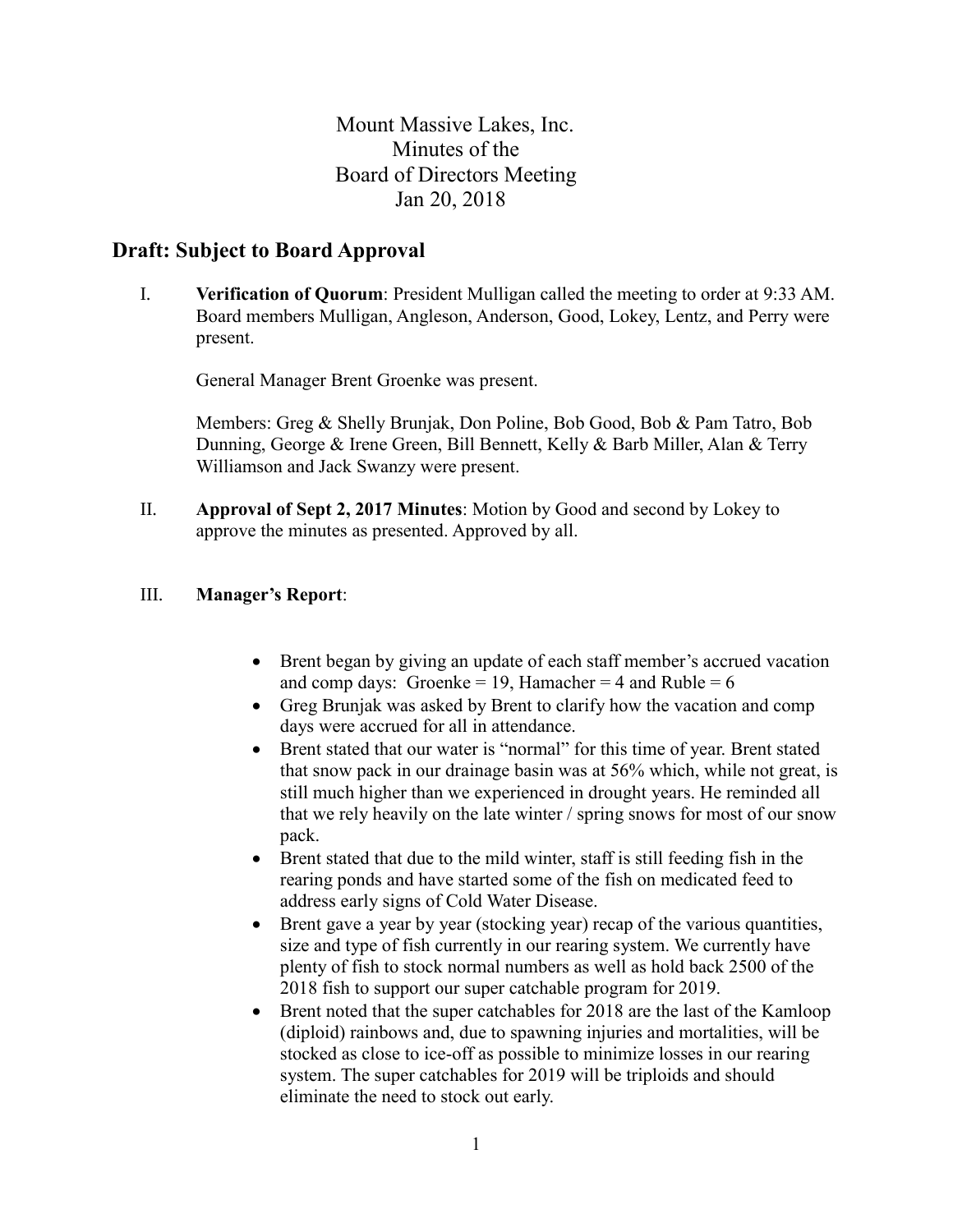- Brent noted that he was able to acquire 5,000 cuttbow eggs from the CDPW at minimal cost. These fish will be raised and stocked with our rainbows to enhance the fishing experience at MML.
- Brent noted that he and staff had culled 2,400 brook trout last fall from various ditches in an ongoing effort to reduce brook populations and allow the brooks that remain to grow larger.
- Brent reviewed the various ongoing educational meetings and seminars that he and Bryan would be attending.
- Brent reminded the board that he is now certified and has a Commercial Applicators License allowing him to apply and supervise staff in applying various chemicals used to control weeds in our lakes and other weed control on the club. The plan is for Brent to assist Bryan in getting his license as well.
- Brent gave a quick review of guest permit revenue (\$330 above budget) as well as total hours fished on the club in 2017 (up 800 from 2016) and reported a catch per man hour of 2.45 fish (slightly ahead of our goal of 2.3)
- Brent gave a thorough slide show highlighting many of the accomplishments and projects staff completed in 2017.
- Brent passed out the following documents for board education and review:
	- 1. A diagram mapping the stocking and fish rearing flow of our rainbow trout in a "perfect" year.
	- 2. Brent gave a red-line draft of changes needed in Chapter G of the operating manual. Brent asked the board to review and approve at the April meeting.
	- 3. 2018-2019 Work Schedule
	- 4. A series of spreadsheets showing creel census data and stocking records of all lakes.
- Brent concluded his manager's report with a joint presentation with Greg Brunjak to inform the board of some potential future mining activity being explored by Western Troy Mining Company. The future mine site would be west of Highway 24 across from MML. Greg and Brent are active with the Lake County Open Space Initiative (LCOSI) and will be monitoring the mining approval process as well as working with LCOSI to influence the approval process to include restrictions to minimize the impact of the mining process as well as reduce the negative effects of the aesthetics.

## IV. **Old Business**:

• Shaun reported that he had updated the MML map provided to emergency responders to include the newest cabins and would provide updated copies to the various agencies. Shaun also included contact phone numbers of staff as well as the Brunjaks and Tatros to assist emergency responders. The board once again discussed the request from emergency responders to put street signs up at MML. After a brief discussion, Shaun and Janice will discuss more and report back to the board.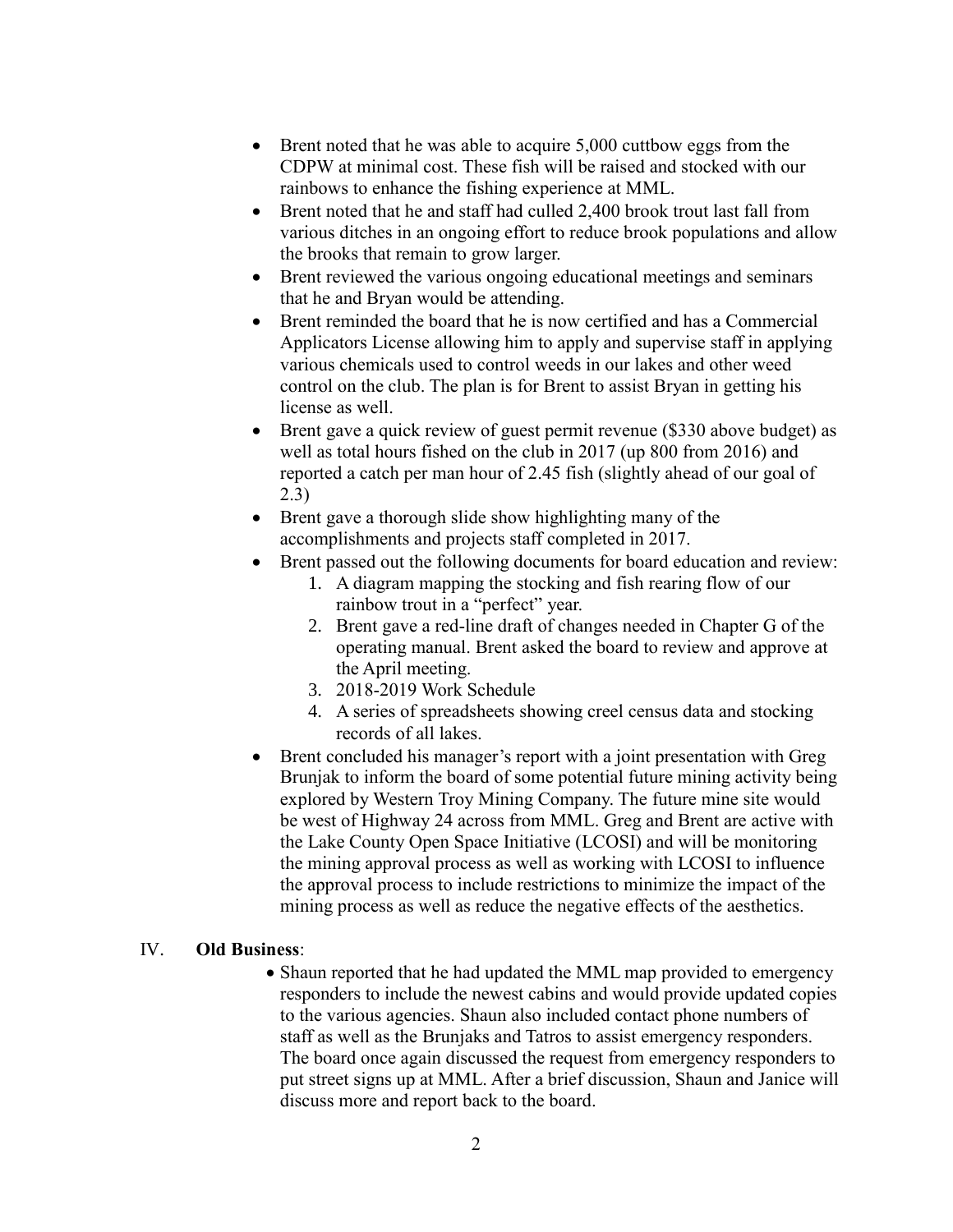- Shaun reported that the fitting we have on the pipe for the dry hydrant was in fact the proper one for the Leadville Fire Department to hook onto. (We had been given erroneous information that we had the wrong connection.)
- Brent reviewed his research for a proposed replacement welder for the one that will go back to Jim Moyer once Jess retires. Colin gave Brent and the board some additional information compiled by James Perry for further review.
- Brent presented his research on a proposed ATV replacement. There was discussion as to whether the ATV's were actually saving the club the money we thought they would when first purchased given their relatively short life span (approx 3 years). Shaun suggested we keep very detailed records on the new unit to have a better basis for comparison next time.
- Brent presented his suggestion to sell the boom truck. It was only used once in the last two years. The backhoe can do anything we previously used the boom truck for and much more easily. Brent is suggesting we sell the truck at auction. Kevin suggested Brent explore Craig's List to get an idea of what the truck might bring at auction.
- Brent gave a review of the packet he had prepared for the board to consider for improvements to the Hatchery Pond (HP). Brent also gave a visual review for members present regarding proposed improvements and the reasons it would assist in future drought years. Brent was thanked for the thoroughness of his report. Shaun suggested the board should review further before the April board meeting and direct any feedback or questions to Brent.
- Shaun and Ham reviewed the board's prior conversation regarding a need to establish penalties for members that keep (or allow their guests to keep) fish over 19". A robust discussion ensued with various opinions as to how severe the penalties should be. After lengthy discussion, Shaun said the board would consider the input and come to a decision at the April board meeting.
- V. **LUC Report**: LU Chair, Bill Bennett, reported the LUC had reviewed and approved 16 LU applications in 2017. Of those, 7 have been completed and the remainder are still in progress. Bill was thanked for his leadership as LU Chair.
- VI. **Website**: Gregg Anderson gave a quick review of the improvements to the website and asked board and members for any other desired enhancements. It was asked if there was a way from the "for sale" link to actually show a map of where the cabin is located based on the cabin number. Gregg will research how difficult and costly this enhancement may be and will report back.

## **VII. Budget:**

- Brent reviewed the current budget (YTD) as well as the proposed 2018 / 2019 budget. The proposed budget will suggest dues and assessments remain at \$2385. The budget will be finalized at the April board meeting.
- Shaun pointed out that equipment purchases that used to end up in the special projects budget are now in the main budget. Special projects should reflect true projects. As of this time, Brent has the entire \$35,000 special projects budget for this year (2018/2019) as well as the \$35,000 budget for 2019 /